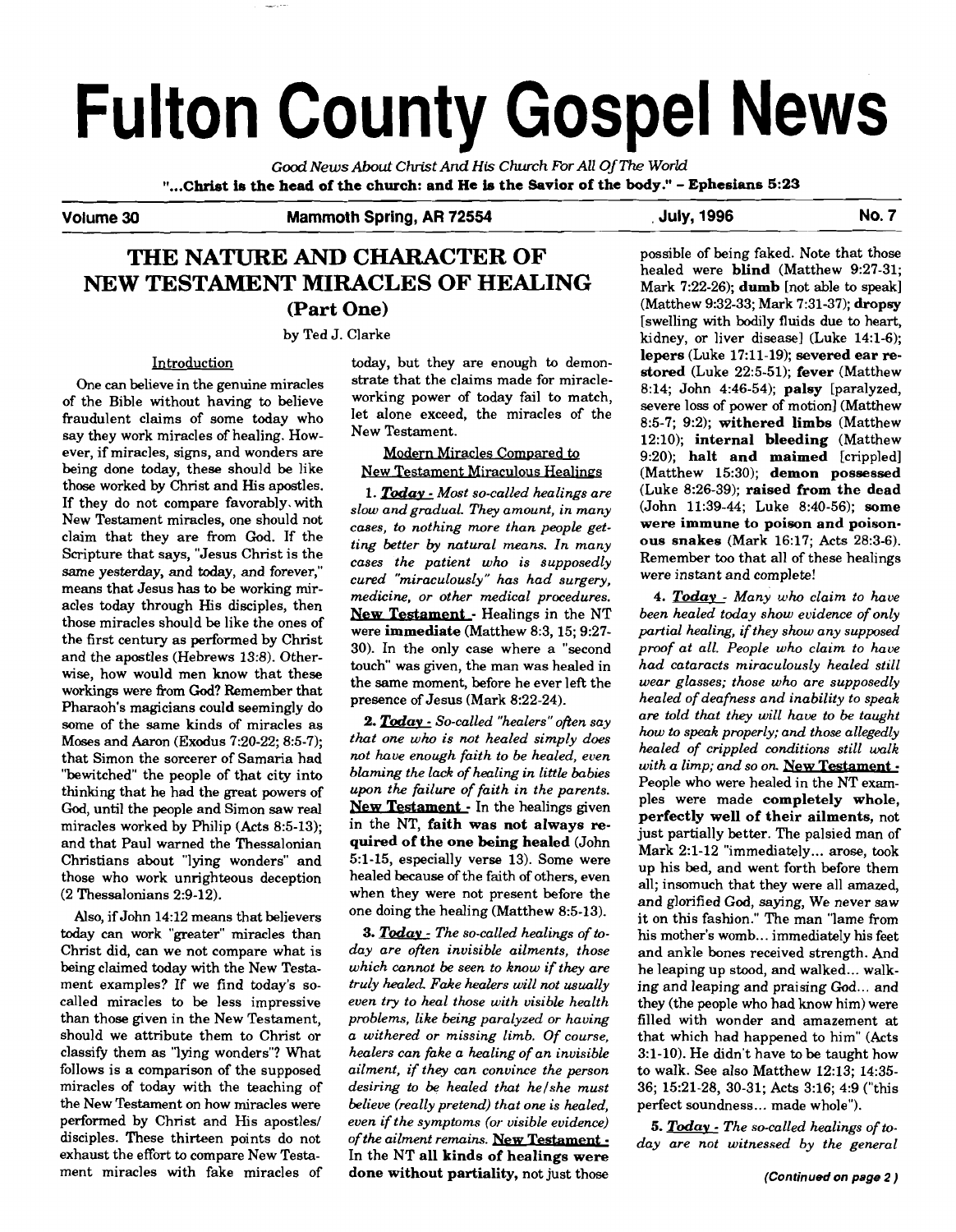### **FULTON COUNTY GOSPEL NEWS USPO Publication No.** 21 **1780**

... is a monthly publication distributed free of charge to any who care to receive it. We will be happy to add any names to the regular mailing list. If you send in a name we must have a complete address, including number and street name, or RR. or HCR number, plus **box** number, or a P.O. **Box** number and the **ZIP** CODE. This paper is supported by unsolicited contributions for which we are grateful. Financial information will **be** furnished upon request. Mail all address corrections or manuscripts to:

**FULTON COUNTY GOSPEL NEWS**  P. 0. Box 251 Mammoth Spring, **AR** 72554 Ted J. Clarke .................. EDITOR Phone .................. (501) 625-3217

#### **(Continued from page I)**

*public and said by them to be* **genuine, immediate, and complete.** *If these*   $miracles of today were authentic, as those$ *described under the "New Testament" sections of this article, the public would testify to their reality. No such testimony is offered today for modern miracles.*  **New** Testament- The public population in the NT did admit to the reality of the miracles of the Lord and His apostles (Matthew 12:9-14; Acts 3:l-16, especially verses 8-10; Acts 4:21; 9:32-35). Even the **enemies of the Lord and His church had to admit genuine miracles were being done** (Matthew 12- 13-14; Acts 4:16), although they attributed them to an evil power. In looking at what is being done today, would we be just like the Pharisees and other wicked Jewish leaders if **we** said such miracles were done by an evil power? No, **we would not be like the wicked Jews in Matthew 12:22-24, if we could show that today's miracles are not equal to those done by the Lord and His apostles in the New Testament.**  We know that the Lord has all power and authority on earth and in heaven. Therefore, we would not expect any so-called miracles done by the lesser power of the Devil to be equal to those done by the authority of Christ. New Testament miracles stand head and shoulders above any of the so-called miracles of today. Therefore, we can know that whatever power is behind any claimed miracles of today, such miracles are not from God!

*6. Todav* - *Fake healers* **tday** *will ofien say that they cannot heal or do miracles*  *when unbelievers are present. We might ask, '7s the power of unbelievers greater than the power of God?" Can unbelieving men halt the power of God\$ Holy Spirit?*  New Testament - There are many examples of Christ healing in the presence of those who did not believe in Him (Mark 3:l-6; Matthew 12:22-28; et al.). Mark 6:l-6 is sometimes given **as** proof that one cannot work miracles in the presence of unbelievers. However, the people in Jesus' own "country" did not believe in Him even after they had seen Him work miracles (Mark 6:l-4). **Note that Jesus did heal a "few sick folk"** (verse **5).**  The unbelievers in these verses did not hinder the power of Christ; they simply did not believe in Him. Consequently, they did not come to Him to be healed as others did in various places (Matthew 4:24-25; 14:35-36; et al.). "He could do there no mighty work" because the people did not come out to hear Him nor to be healed, not because unbelievers hindered His power. Their unbelief thwarted His purpose in preaching and healing, but not His power. Fake healers cannot even heal "a few sick folk" when they say unbelievers are present, but other times they claim to be able to do "greater works" than Jesus did, citing John 14:12. Not so!

**7. Todav** - *So-called 'Taith healers"* **to***day' often fail in their attempts to even make it* **appear** *that they have haled someone. Their failures are evidence of their lack ofpower, but they always try to blame others for these failures, telling them that they do not have the 'Taith" to be healed (see* **#2.** *above). At other times fake healers will blame the presence of unbelievers for not being able to heal. Some even blame God as being capricious, saying, '7 don't know why the Lord has chosen not to heal some of you people," and then turn right around and say that*  everyone can be healed. New Testament -The Lord never failed to heal anyone when He tried to do **so,** and the only time the apostles ever failed the Lord blamed the lack of faith on them. **the healers,** not on the person wanting to be healed and not on the parents of the sick child (Matthew 17:14-21, especially verse 20). Faith in Jesus as God's Son or faith in the ability of Jesus and the apostles to heal **is not a part of the pattern of NT healings, though such faith was often present.** At other times it was not (see #2. above). There is no NT authority for blaming others for not being able to heal.

8. Today - Many so-called healers will *not let certain people with obvious serious illnesses come up on their stage or even be seen by their audience or television cameras. These phonies know that they cannot heal (or even* **make** *people think they can heal) serious visible diseases, so these people are never brought forward. Most fake healers have people working for them that have preliminary interviews before they select those who will supposedly be "healed."* **pew Testament** - **Jesus healed all people** who came out to be healed by Him of **every kind of disease.**  He never refused to heal anyone and He never shuffled *off* the hard cases to the side. There were no failures and no excuses. Matthew 4:23-25 mentions that they "brought unto him **all sick peo-ple** ... with divers diseases and ple... with divers diseases and<br>torments... **and he healed them."** See also Matthew 14:34-36. If so-called faith healers today have the same or greater power than Jesus, **why isn't it evident?** Just compare and see that there are no miracles today that closely match those of the New Testament.

*9. Todav* - *if fake healers of today are asked to heal someone to prove that they are sent by God, they say that we are "tempting God" and that they will not tempt God by doing a miracle at our request. There is a difference, houever, in refusing to do a "sign" that would be tempting God and refusing to try to perform a healing because one knows he cannot do it by the power of God.* New Testament - Neither Christ nor the apostles had to be asked to do miracles; **they did them freely and abundantly**  (Matthew 10:8; Acts 2:22). In Matthew 12:38-39 Jesus did refuse to give a **sign**  to some who had just witnessed other signs (verses 22-24) and had accused Him of working miracles by the power of Satan. Certainly I believe in Christ's power through the Holy Spirit to work miracles. This entire article testifies to that. However, 1 have no reason to believe in the power of the so-called faith healers of today. This is especially true since no miracle or healing they have done measures up **to** the type of wonders worked by Christ and the apostles.

*10.* **Today** - *Many "healers" of today brag about their supposed powers and abilities, claiming that they* **have** *a special relationship with God that no one else (or at mast, only a few) can claim. You repeatedly hear these people say, "God spoke to me and told me this or that; God showed me that I should do this or*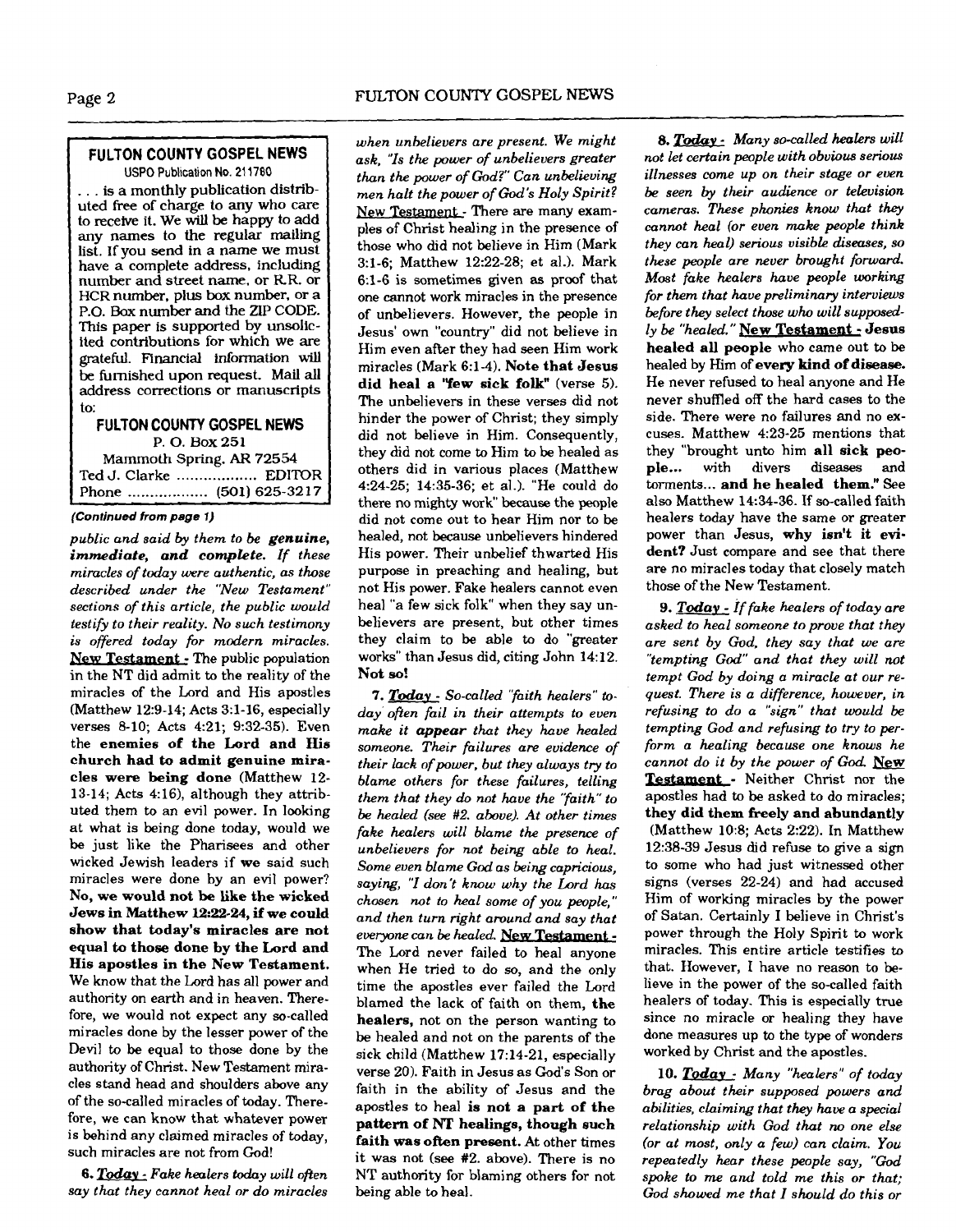*that you should* **do** *that; or* **God** *worked in me in a mighty way with the anoint*ing of His Spirit." New Testament -The miracles in the NT always glorified God and Christ, not the ones doing the healing (Acts 3:6, 8; 4:;7-12; 14:8-14). Also, Jesus said that when the Holy Spirit came the Spirit would glorify Christ, not the Spirit Himself (John 16:13-15). Furthermore, the apostles were guided into "all truth" (John 16:13). There is nothing left for God to speak directly into the ears of those who make such claims today (Jude 3; 2 Peter 1:2-4; 2 Timothy 3:16-17).

11. Today - Catholics, Mormons, Pente*costals and other Protestant groups, who teach all kinds of different and conflicting doctrines, claim powers to heal miraculously. Even mystics and people who have*   $n$ o faith in God, Christ, or the Bible claim *healing powers and all offer the same kinds* of *alleged proofi. Is* **God** *revealing and confirming a contradictory message? If* **Gai** *is rwt working through all of these religious and non-religious groups,* **do**  *ers? Do any work miracles and healings like those in the New Testament?*  Testament - No one could work NT miracles but those to whom God gave the power to reveal His Word and to confirm that they were messengers for<br>God by showing God's power in the miracles they performed (Mark 16:20; Acts 143; Hebrews 2:2-4). This has been God's way since the beginning, **as** shown in the early example of God's use of Moses (Exodus 4:1-17, 29-31). The Lord would not<br>give people power to confirm conflicting and confusing doctrines of the denominations named above! If it cannot be proved by the Scriptures, it is not of God! That is why we insist you compare the supthe NT ones of the Lord and the apostles. However, the Lord does permit those who do not "love the truth" to be deceived by "lying wonders" (2 Thessalonians 2:9-12). This includes the false belief that some have that they and others today can still work miracles. Read carefully Matthew 7:21-23 and note that those who were rejected by Christ also claimed to "prophesy... and cast out demons... and do many mighty works." Claims and can even deceive ourselves.

*12, Todav* - *So-called healers of today advertise "Special Healing Services," "Holy Ghost Miracle Rally," etc., with loud bands, shouting, hand-clapping, and*  *emdionally charged productions designed to prepare people for the healing service. Everything is styled to set the mind of the audience to expect blessings which the healing performers fake, but cannot really produce.* **pew Testament** - You simply cannot find such gimmicks or promotions anywhere in the NT. Christ and the apostles went about doing good and healing without all of the fanfare and theatrics that accompany the fake healers of today. In the NT the people who were healed created all of the stir and promotion as others witnessed and<br>noticed that these healings were genuine (Matthew 4:24; 9:26, 31; 14:l et al.). Another thing for sure; Christ never advertised a miracle healing service and then sent many away not healed, but such is true of every so-called miracle healing service today!

*13. Todav* - *The whole aim of the healing business of today is* **MONEY!** *These fake healers usually take up several collections at each healing service. Their gimmickry of "special offers" on televiany of them stand out above all of the oth- sion and radio is limited only by their*  **THE CELESTIAL SURGEON** *imagination, selling healing cloths and anointing oil, as well as their "inspired" If Z have faltered more or less books and tapes (video and cassette). They make people promises of great health and wealth which thev do not and cannot deliver, duping people out of*  contirm that they were messengers for and cannot deliver, duping people out of If beams from happy human eyes<br>God by showing God's power in the mir-hundreds of millions of dollars every year. Have moved me not; If morning *The more popular of these televangelists take in enough* **money** *to buy mansions, Kncxked on my sullen heart in vainexpensive cars, summer homes, yachts, and every luxury neither Christ nor any of the a~ostles ever would have had.* **-Robert Louis Stevenson** give people power to confirm conflicting *Many of these men could be shown on Robin Leach's "Lifestyles of the Rich and Famous," but they shy away from such publicity of their lavish living. Other fake healers make just enough to get by. Both*  the missive of the sup-<br>
posed miracles which you claim against *types are wholly unlike the preachers of* Church of Christ Clarkgidne Ar *the New Testament.* New Testament -The Lord Jesus Christ told the apostles to give others the benefit of their miraculous powers "freely" (Matthew 10:8). They were to perform miraculous healings liberally and without charge. Although they were very poor, they never charged nor took money for the healing services they did (Acts 3:l-6; 5:12-16). Imagine the apostle Paul riding a Rolls Camel or a Mercedes Donkey, all the while begging pretensions are not always valid and we the people for money to do the Lord's **INDIVIDUALS** work, while he was really pocketing large sums for himself, to keep his mansions and servants and high living paid for. Such men are false teachers and charla-<br>tans of the worst sort. Those who support

such men are gullible, although they may just desire blessings that God has not promised in this life, namely, God has not promised us untold wealth and perfect health in this life.

## Conclusion

When someone claims to have seen a miracle healing or had a healing experience on hisher own self, ask them to consider the material in this article to compare that so-called healing with the ones given in the New Testament. **Some great and contradictory differences between the genuine of the NT and**  their experience should be obvious. If these types of claims are investigated fully, one will always find the supposed miracle of today to be weightless when placed on the scales of New Testament truth. The next article will answer the question, "Does God intend for every Christian to be physically healthy and have financial prosperity in this present world?" We will also consider the purposes of Biblical miracles of healing.

*In my great task of happiness; If I have moved among my race And shown no glorious mourning face;*  - *Books, and my food, and summer rain Lord, Thy most pointed pleasure take And stab my spirit broad awake.* 

## **CONTRIBUTIONS**

≈∞ಯ೦೦೦∞

| Church of Christ, Clarkridge, Ar.  \$75.00      |
|-------------------------------------------------|
| Moody Church of Christ, Moody, Mo.  25.00       |
| Garfield Church of Christ, Garfield, Ar.  35.00 |
|                                                 |
| Springdale, Ar.                                 |
|                                                 |
| Mammoth Spring, Ar.                             |
| Church of Christ, Elizabeth, Ar.  15.00         |
| Church of Christ, Bakersfield, Mo.  25.00       |
|                                                 |
| Dellhalf Church of Christ, Myrtle, Mo.  25.00   |
| Souder Church of Christ, Souder, Mo.  25.00     |
| Jeff Church of Christ, Thayer, Mo.  25,00       |
|                                                 |

| Jimmie Phillips, Perry, Ok.  \$5.00   |  |
|---------------------------------------|--|
| The Kaderabeks, Benton, Ar.  20.00    |  |
| Violet Fisher (Newport, Ar.  15.00    |  |
| Mrs. Beryl Mooney, Canton, II.  10,00 |  |
| Nova Reid, Gatewood, Mo.  10.00       |  |
|                                       |  |